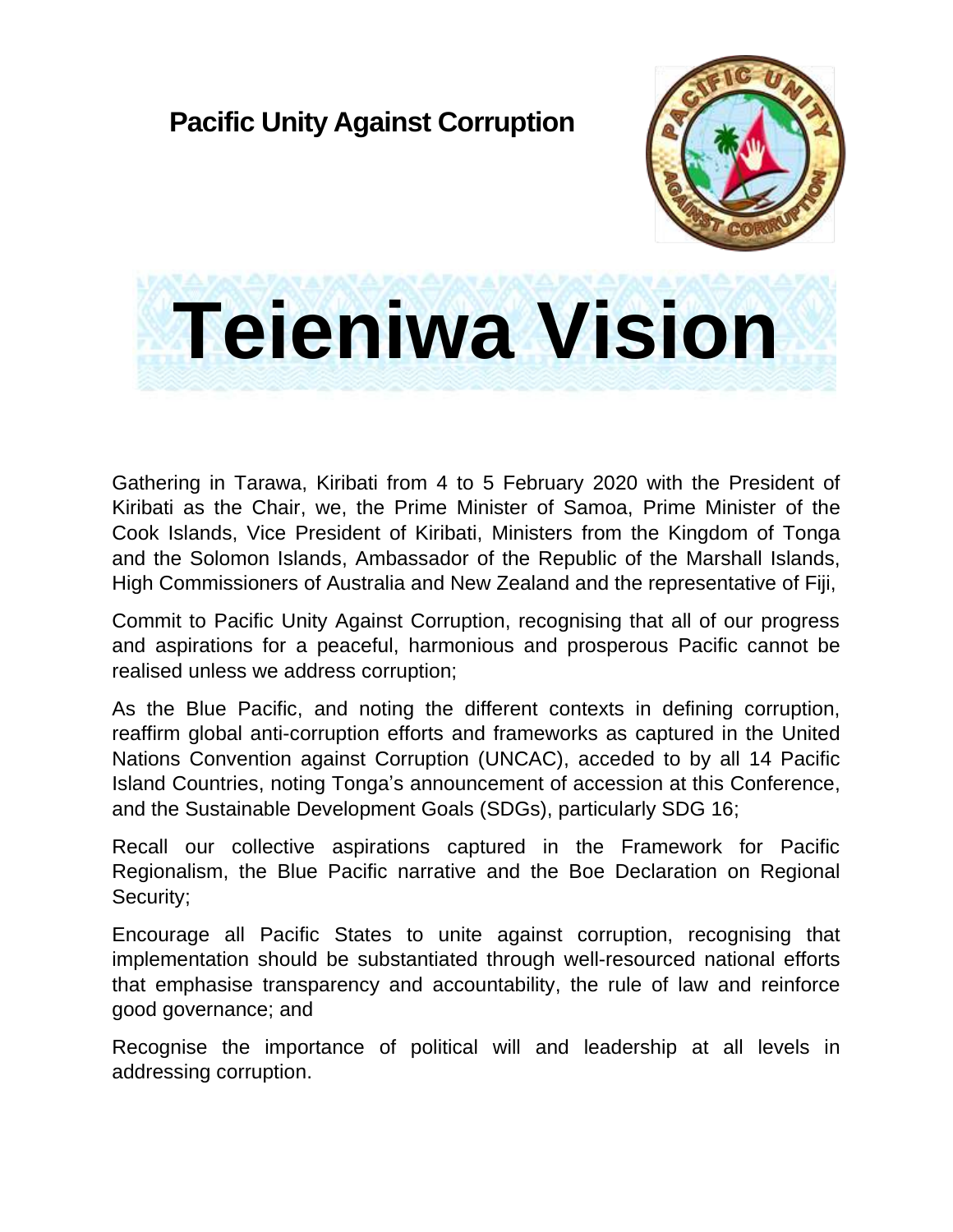We call on all Pacific Leaders to champion integrity and advocate and implement anti-corruption practices in their Parliaments, public services, private sectors and entire communities through commitment to criminalisation of corruption and prompt, impartial investigation and prosecution;

We commend Pacific countries that have advanced their anti-corruption agenda through global and national commitments;

We acknowledge that corruption disproportionately affects vulnerable populations, specially women, persons with disabilities, youth and the elderly;

We encourage integrity-building to be embraced as a whole-of-society issue, with a strong focus on corruption prevention, strengthening public awareness, integrity learning through education and enhanced transparency and accountability in the public and private sectors, and in civil society;

We commit to governing in an accountable manner wherein all Leaders, persons with authority, Cabinets, Parliamentarians and public servants adhere to their Leadership Codes and/or codes of conduct;

We commit to developing and maintaining independent integrity bodies or appropriate coordination mechanisms that prevent and fight corruption;

We recognise and support the right to information, the need to protect genuine whistle-blowers and for an independent civil society and responsible media to be involved in national and regional anti-corruption efforts;

We reaffirm our commitment to combat money-laundering and its facilitators and the enabling environment in our region;

We commit to further strengthen good practices in public finance management and to conduct corruption risk assessments in vulnerable sectors;

We will partner with non-State actors through a Pacific network of anti-corruption champions to elevate and strengthen our shared vision of Pacific Unity Against Corruption;

We urge States to draw on regional mechanisms to further this Teieniwa Vision, including greater collaboration through regional architecture and development partners;

We resolve to develop and review our National Anti-Corruption Strategies and policies and implementation arrangements, including within our national plans, through a participatory process which includes our civil society, youth, private sector, Parliamentarians, media and other stakeholders;